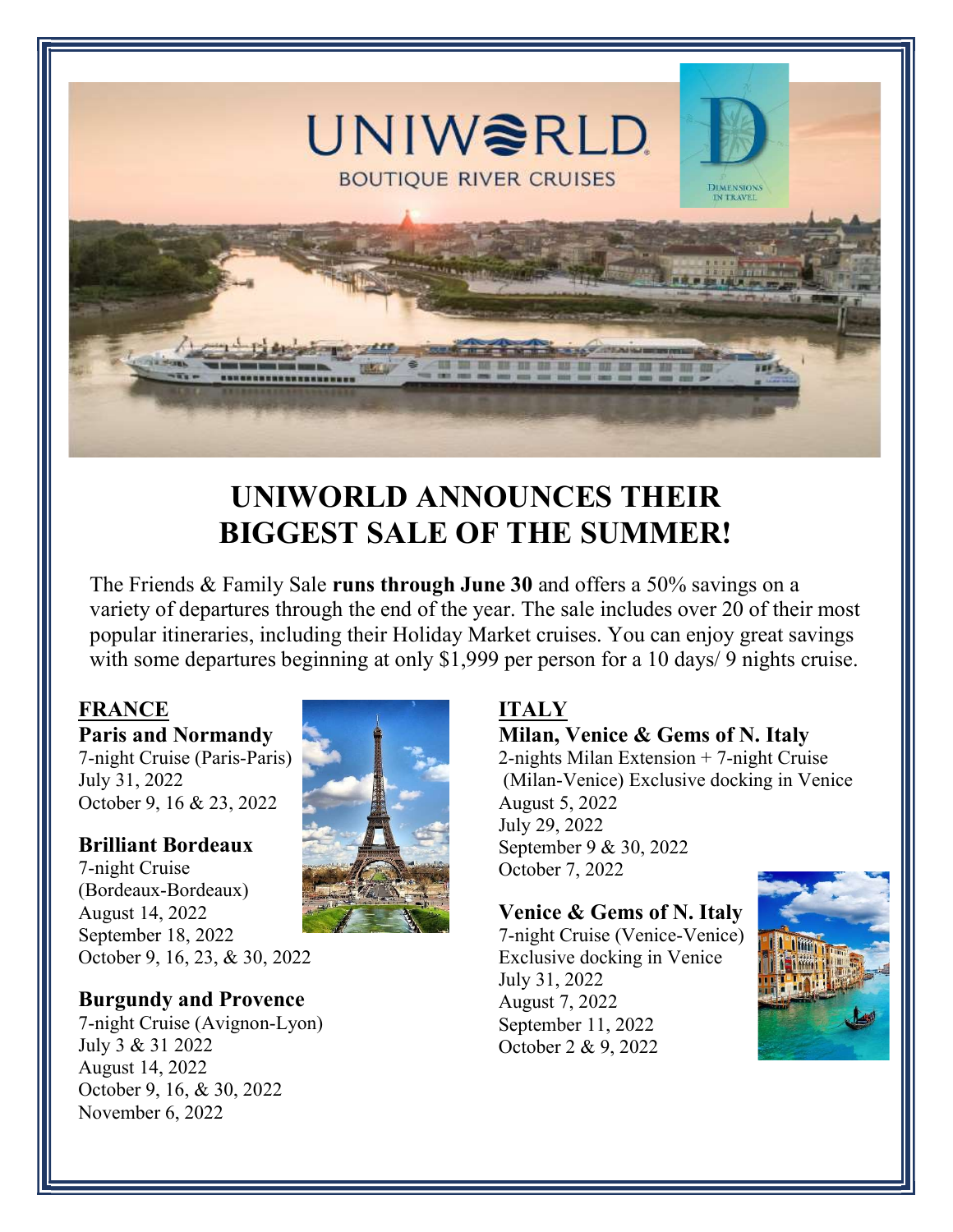#### RHINE RIVER



Castles on the Rhine 7-night Cruise (Amsterdam-Basel) October 16 & 30, 2022

#### Remarkable Rhine & Historic Holland

10-night Cruise (Amsterdam-Basel) September 23, 2022 October 3 & 23, 2022

#### Rhine, Moselle & Blissful Baden-Baden

9-night Cruise + 2-night Baden-Baden Extension (Frankfurt-Baden-Baden) July 20 & 27, 2022 August 7 & 14, 2022 September 30, 2022

#### Rhine & Moselle

9-night Cruise (Strasbourg-Frankfurt) July 20 & 29, 2022 August 7 & 16, 2022 September 30, 2022



#### DANUBE RIVER Enchanting Danube

7-night Cruise (Budapest-Passau) August 7, 14 & 21, 2022 October 16 & 30, 2022

#### Delightful Danube & Prague

7-night Cruise + 2-night Prague Extension August 1 & 10, 2022 September 26, 2022 October 19 & 24, 2022



#### Delightful Danube

7-night Cruise (Budapest-Nuremberg) July 20 & 27, 2022 August 3 & 10, 2022 September 28, 2022 October 19 & 26, 2022

#### Authentic Danube & Prague

7-nights Cruise + 2-nights Prague Extension August 5, 10, & 19, 2022 September 16 & 30, 2022 October 5 & 14, 2022

#### Authentic Danube

7-night Cruise (Vienna-Nuremberg) August 5, 12, & 19, 2022 September 16 & 30, 2022

#### CENTRAL EUROPE

European Jewels 15-night Cruise (Amsterdam-Budapest) August 1, 2022 October 13, 2022